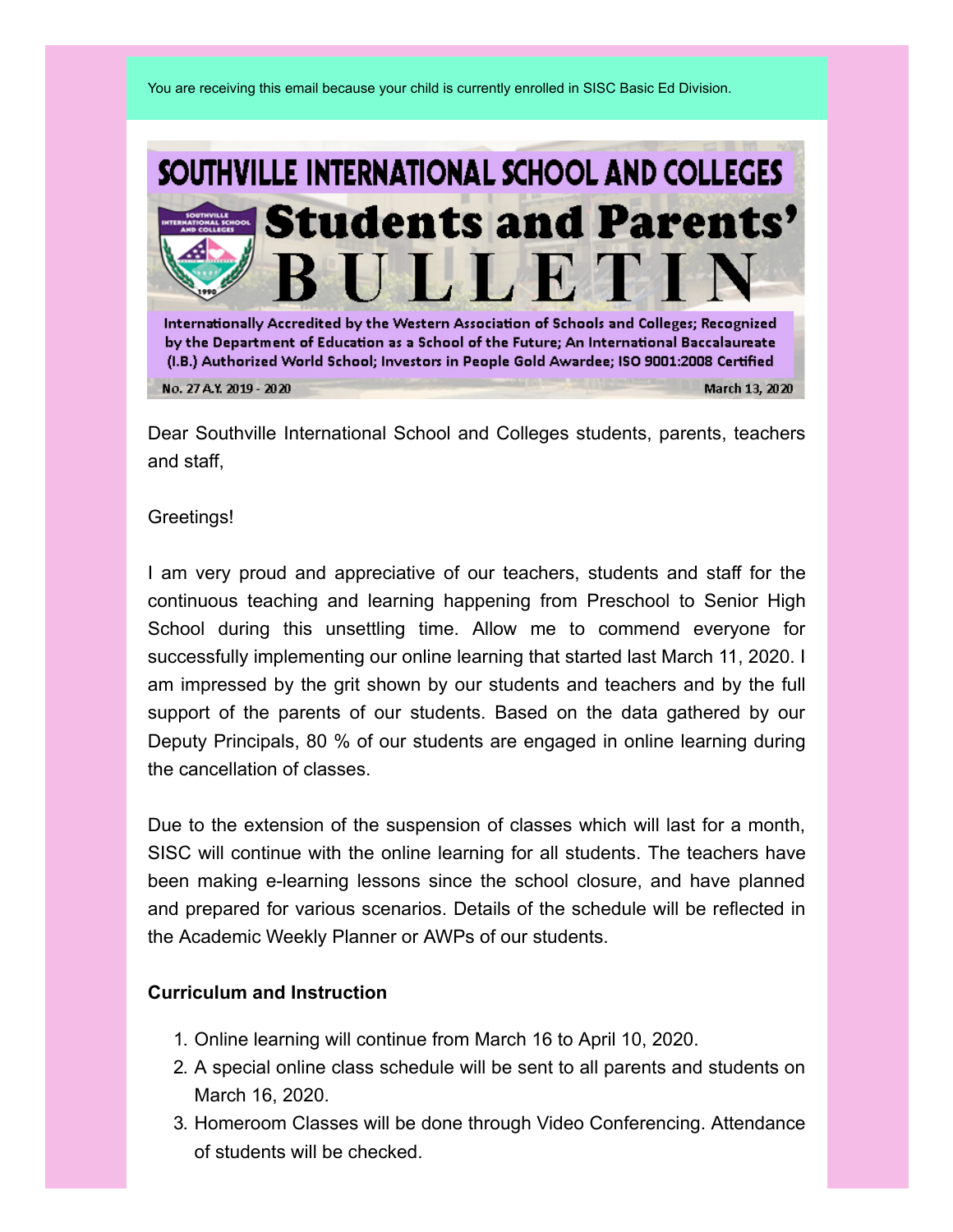### **Assessment**

- 1. All students except Nursery to Junior Kinder will have online mock SBA Exams to prepare them for the April 20 SBA Post Test.
- 2. Grade 11 will have online review in preparation for university exams.
- 3. PASS Defense of Grade 6 and Grade 12 will be conducted online through Video Conferencing.
- 4. Formative Assessments will be given online.
- 5. Summative Assessments will be given as soon as the class starts.

## **External Exam Schedule**

Standard Based Assessment (SBA) Post Test – **April 20, 2020**

# **3 rd Term Exam Schedule**

| <b>LEVEL</b>  | <b>DATE</b>      |
|---------------|------------------|
| ECED (PS)     | May 12-15, 2020  |
| Gr. 1 - 2     | May 19-22, 2020  |
| Gr. $3-5$ and | June 1-3, 2020   |
| Gr. 7-11      |                  |
| Gr. 6 and 12  | May 4-6, 2020    |
| IB 1          | June 15-19, 2020 |

### **Other Matters**

- 1. Submission of Reservation Slip for the Early Enrolment is extended. The new deadline is on April 30, 2020.
- 2. Online Attendance of students will be monitored. Students with Perfect Attendance during the Online Learning will be recognized and will receive a special award.
- 3. Audit Tutorials and Back Subject Tutorials will be conducted online.
- 4. School activities are cancelled except for graduation-related activities.

Recognition Days for all levels will be cancelled. Awardees will receive their medals and certificates during the 3rd Term Parents-Teacher Conference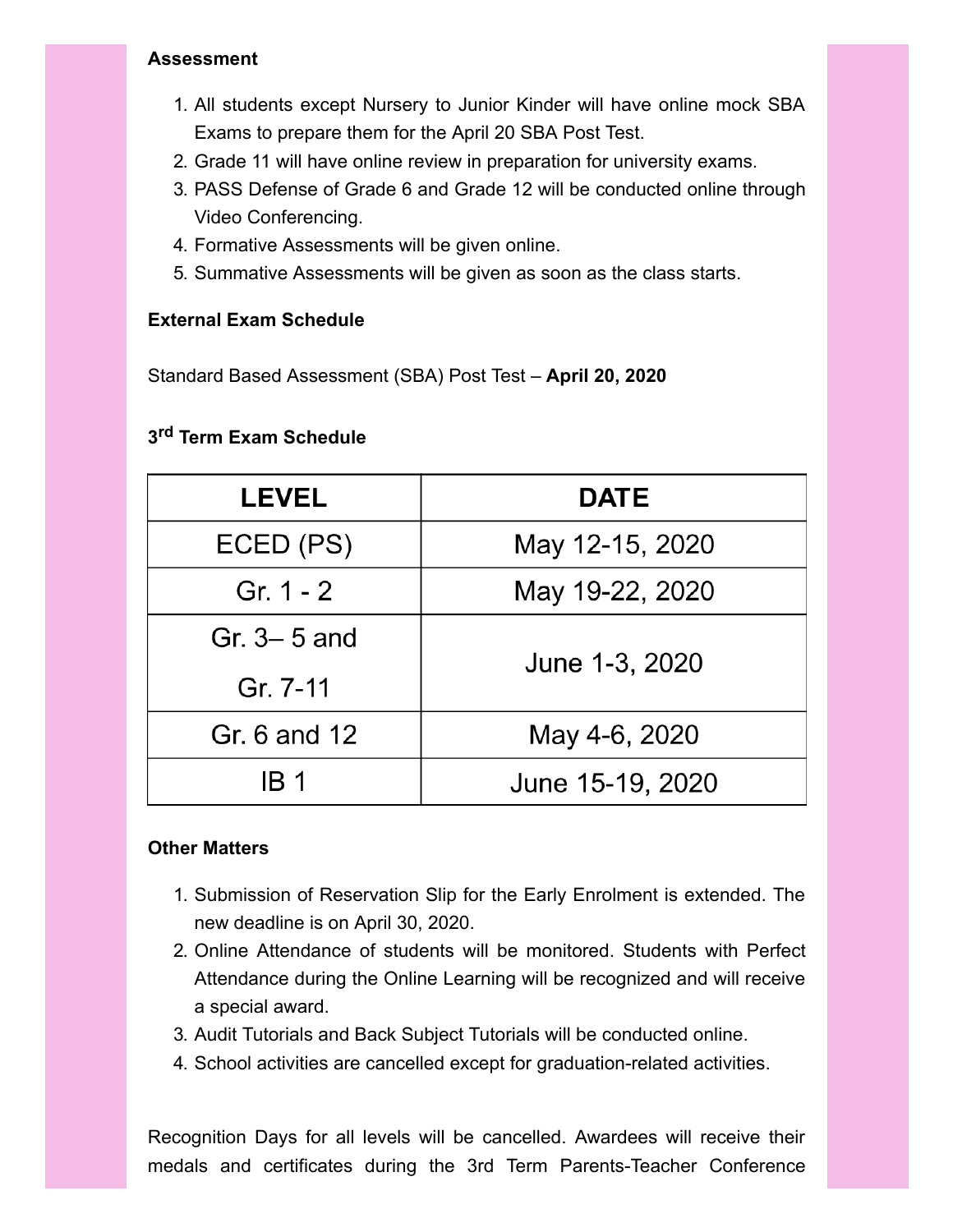(PTC). Practices during recognition will be used for academic time. However, Graduation Days for Senior Kinder, Grade 6 and Grade 12 will remain as scheduled:

| May 28, 2020                | <b>SK Graduation</b>   |
|-----------------------------|------------------------|
|                             | (moved one week later) |
| June 4, 2020                | IB 2 Graduation (AM)   |
| June 4, 2020                | Gr. 6 Graduation (PM)  |
| June 5, 2020                | Gr. 12 Graduation      |
| (if social distancing still | GAS and STEM - 9am     |
| applies)                    | ABM and HUMSS - 4pm    |
| May 28, 2020                | <b>SK Graduation</b>   |
|                             | (moved one week later) |

We are grateful to the SISC community for its ongoing support of the school's commitment to student learning during this very challenging time. We will continue to monitor the situation and keep everyone informed as new information becomes available. We are confident that if we follow the sound advice and practices that have been advocated like hand hygiene and cough/sneeze etiquette, everyone will be as healthy as can be and our campuses will remain clean, safe and welcoming in anticipation of the resumption of school on April 13, 2020.

Be calm. Stay safe.

Sincerely yours,

*Marie Vic Suarez* SISC Principal

> *Please acknowledge that you received the e-bulletin. Acknowledgment of this email won't require you to submit reply slips. Kindly click the link below:*